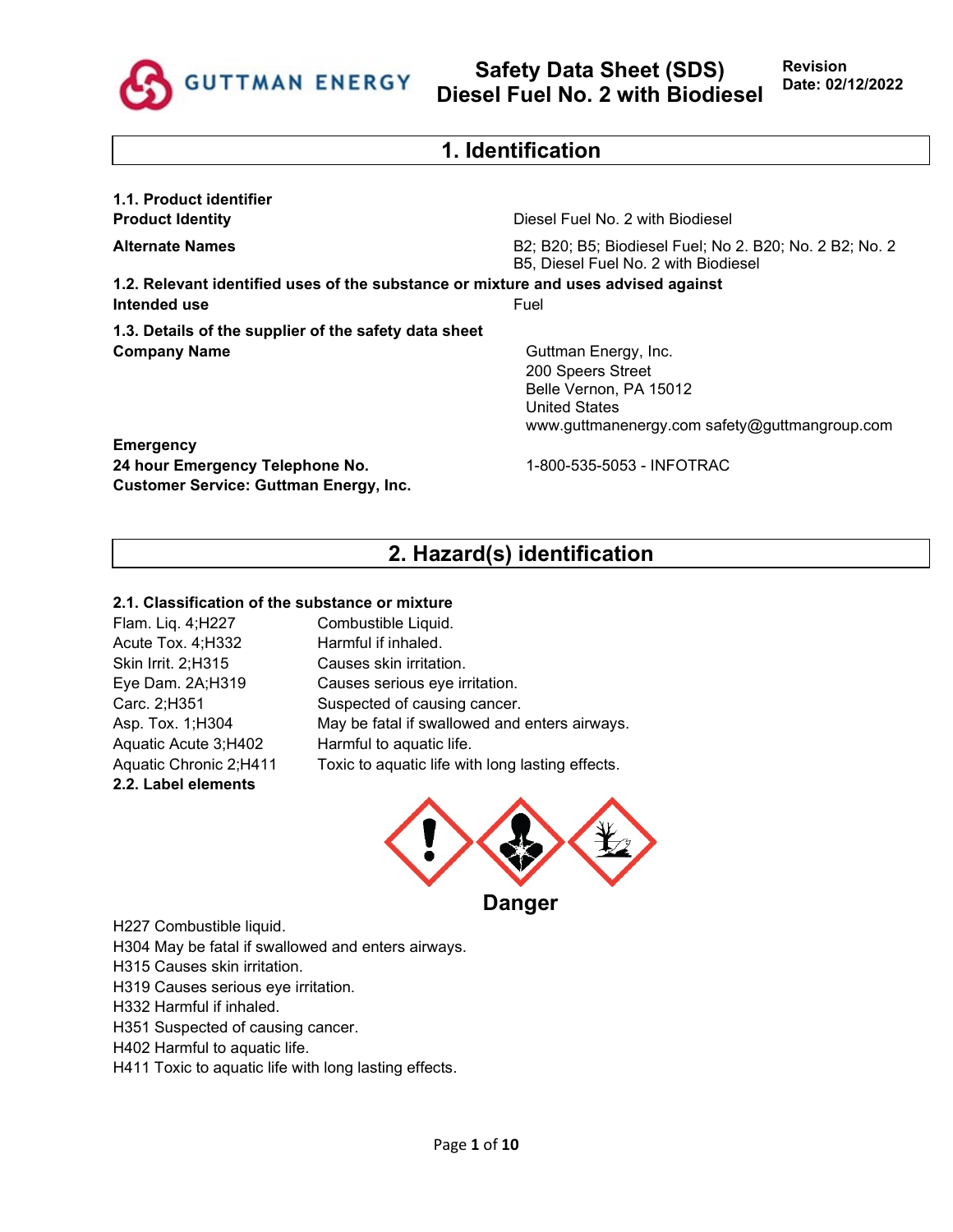

### **[Prevention]**

P201 Obtain special instructions before use.

P202 Do not handle until all safety precautions have been read and understood.

P210 Keep away from heat, sparks, open flames, and other ignition sources - No smoking.

P235 Keep cool.

P261 Avoid breathing dust, fume, gas, mist, vapors, spray.

P264 Wash thoroughly after handling.

P271 Use only outdoors or in a well-ventilated area.

P273 Avoid release to the environment.

P280 Wear protective gloves, eye protection, face protection.

### **[Response]**

P301+310 IF SWALLOWED: Immediately call a POISON CENTER, doctor or physician.

P302+352 IF ON SKIN: Wash with plenty of soap and water.

P304+312 IF INHALED: Call a poison center or doctor or physician if you feel unwell.

P305+351+338 IF IN EYES: Rinse cautiously with water for several minutes. Remove contact lenses if present and easy to do - continue rinsing.

P308+313 IF exposed or concerned: Get medical advice or attention.

P321 Specific treatment (see information on this label).

P331 Do NOT induce vomiting.

P332+313 IF SKIN IRRITATION OCCURS: Get medical advice or attention.

P337+313 If eye irritation persists: Get medical advice or attention.

P340 Remove victim to fresh air and keep at rest in a position comfortable for breathing.

P362 Take off contaminated clothing and wash before reuse.

P370+378 In case of fire: Use extinguishing media listed in section 5 of SDS for extinction.

P391 Collect spillage.

### **[Storage]**

P403+235 Store in a well ventilated place. Keep cool.

P405 Store locked up.

### **[Disposal]**

P501 Dispose of contents or container in accordance with local and national regulations.

# **3. Composition/information on ingredients**

This product contains the following substances that present a hazard within the meaning of the relevant State and Federal Hazardous Substances regulations.

| Ingredient/Chemical Designations                                              | Weight % | <b>GHS Classification</b>                                                                                                                                     | <b>Notes</b> |
|-------------------------------------------------------------------------------|----------|---------------------------------------------------------------------------------------------------------------------------------------------------------------|--------------|
| Fuels, diesel, No 2; Gasoil-unspecified<br><b>CAS Number:</b><br>0068476-34-6 | 100      | <b>Flam. Lig. 3:H226</b><br><b>Asp. Tox. 1:H304</b><br>Skin Irrit. 2:H315<br>Eye Irrit. 2;H319<br>Carc. 2;H351<br>Aquatic Chronic 2:H411<br>Acute Tox. 4:H332 | ----         |
| Kerosene (petroleum)<br>CAS Number: 0008008-20-6                              | 10 - 25  | <b>Asp. Tox. 1:H304</b>                                                                                                                                       | ----         |
| Soybean oil, Me ester<br><b>CAS Number:</b><br>0067784-80-9                   | 10 - 25  | <b>Not Classified</b>                                                                                                                                         | ----         |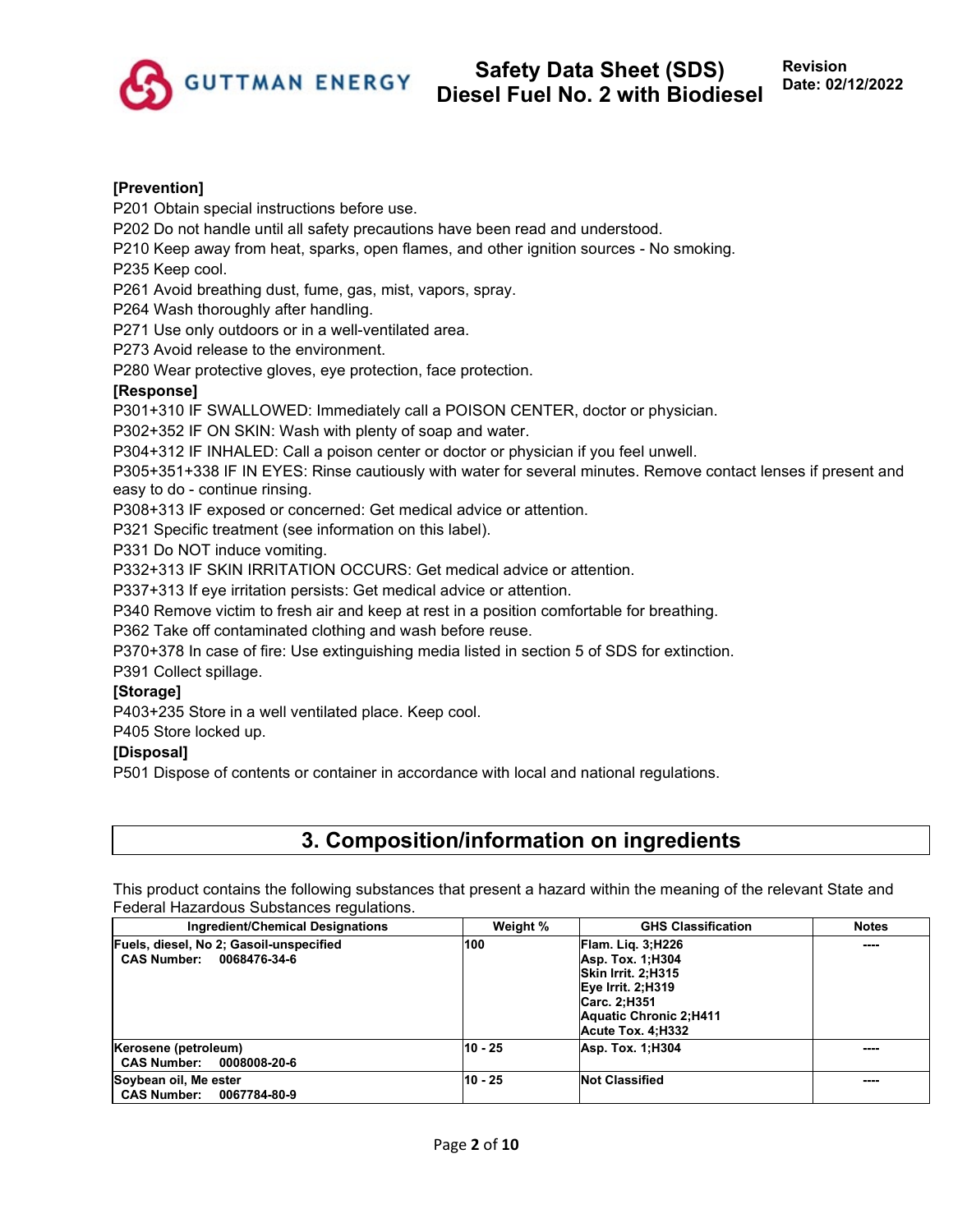

| <b>Naphthalene</b>                 | $0.10 - 1.0$ | Carc. 2:H351           | ---- |
|------------------------------------|--------------|------------------------|------|
| 0000091-20-3<br><b>CAS Number:</b> |              | Acute Tox. 4:H302      |      |
|                                    |              | Aquatic Acute 1:H400   |      |
|                                    |              | Aquatic Chronic 1:H410 |      |

The specific chemical identity and/or exact percentage (concentration) of composition has been withheld as a trade secret. \*PBT/vPvB - PBT-substance or vPvB-substance.

The full texts of the phrases are shown in Section 16.

### **Section 4. First aid measures**

#### **4.1. Description of first aid measures**

| General                                         | In all cases of doubt, or when symptoms persist, seek medical attention.<br>Never give anything by mouth to an unconscious person.                                                                                                                                                                                                                                                                                                                                                                                                                                                                                                                                                       |
|-------------------------------------------------|------------------------------------------------------------------------------------------------------------------------------------------------------------------------------------------------------------------------------------------------------------------------------------------------------------------------------------------------------------------------------------------------------------------------------------------------------------------------------------------------------------------------------------------------------------------------------------------------------------------------------------------------------------------------------------------|
| <b>Inhalation</b>                               | Remove to fresh air, keep patient warm and at rest. If breathing is irregular or stopped, give<br>artificial respiration. If unconscious, place in the recovery position and obtain immediate<br>medical attention. Give nothing by mouth.                                                                                                                                                                                                                                                                                                                                                                                                                                               |
| <b>Eyes</b>                                     | Irrigate copiously with clean water for at least 15 minutes, holding the eyelids apart and<br>seek medical attention.                                                                                                                                                                                                                                                                                                                                                                                                                                                                                                                                                                    |
| <b>Skin</b>                                     | Remove contaminated clothing. Wash skin thoroughly with soap and water or use a<br>recognized skin cleanser.                                                                                                                                                                                                                                                                                                                                                                                                                                                                                                                                                                             |
| Ingestion                                       | If swallowed obtain immediate medical attention. Keep at rest. Do NOT induce vomiting.                                                                                                                                                                                                                                                                                                                                                                                                                                                                                                                                                                                                   |
|                                                 | 4.2. Most important symptoms and effects, both acute and delayed                                                                                                                                                                                                                                                                                                                                                                                                                                                                                                                                                                                                                         |
| <b>Overview</b>                                 | Possible cancer hazard. Contains an ingredient which may cause cancer based on animal<br>data (See Section 3 and Section 15 for each ingredient). Risk of cancer depends on<br>duration and level of exposure.<br>Treat symptomatically. Exposure to solvent vapor concentrations from the component<br>solvents in excess of the stated occupational exposure limits may result in adverse health<br>effects such as mucous membrane and respiratory system irritation and adverse effects on<br>the kidneys, liver and central nervous system. Symptoms include headache, nausea,<br>dizziness, fatigue, muscular weakness, drowsiness and in extreme cases, loss of<br>consciousness. |
| <b>Inhalation</b><br><b>Eyes</b><br><b>Skin</b> | Repeated or prolonged contact with the preparation may cause removal of natural fat from<br>the skin resulting in dryness, irritation and possible non-allergic contact dermatitis. Solvents<br>may also be absorbed through the skin. Splashes of liquid in the eyes may cause irritation<br>and soreness with possible reversible damage. Check section 2.2 (GHS Label Elements) for<br>further details.<br>Harmful if inhaled.<br>Causes serious eye irritation.<br>Causes skin irritation.                                                                                                                                                                                           |

### **Section 5. Fire-fighting measures**

#### **5.1. Extinguishing media**

Suitable Extinguishing Media • CAUTION: For mixtures containing a high percentage of an alcohol or polar solvent, alcohol-resistant foam may be more effective.

SMALL FIRES: Dry chemical, CO2, water spray or alcohol-resistant foam. LARGE FIRES: Water spray, fog or alcohol-resistant foam.

Unsuitable Extinguishing Media • Avoid using direct water stream.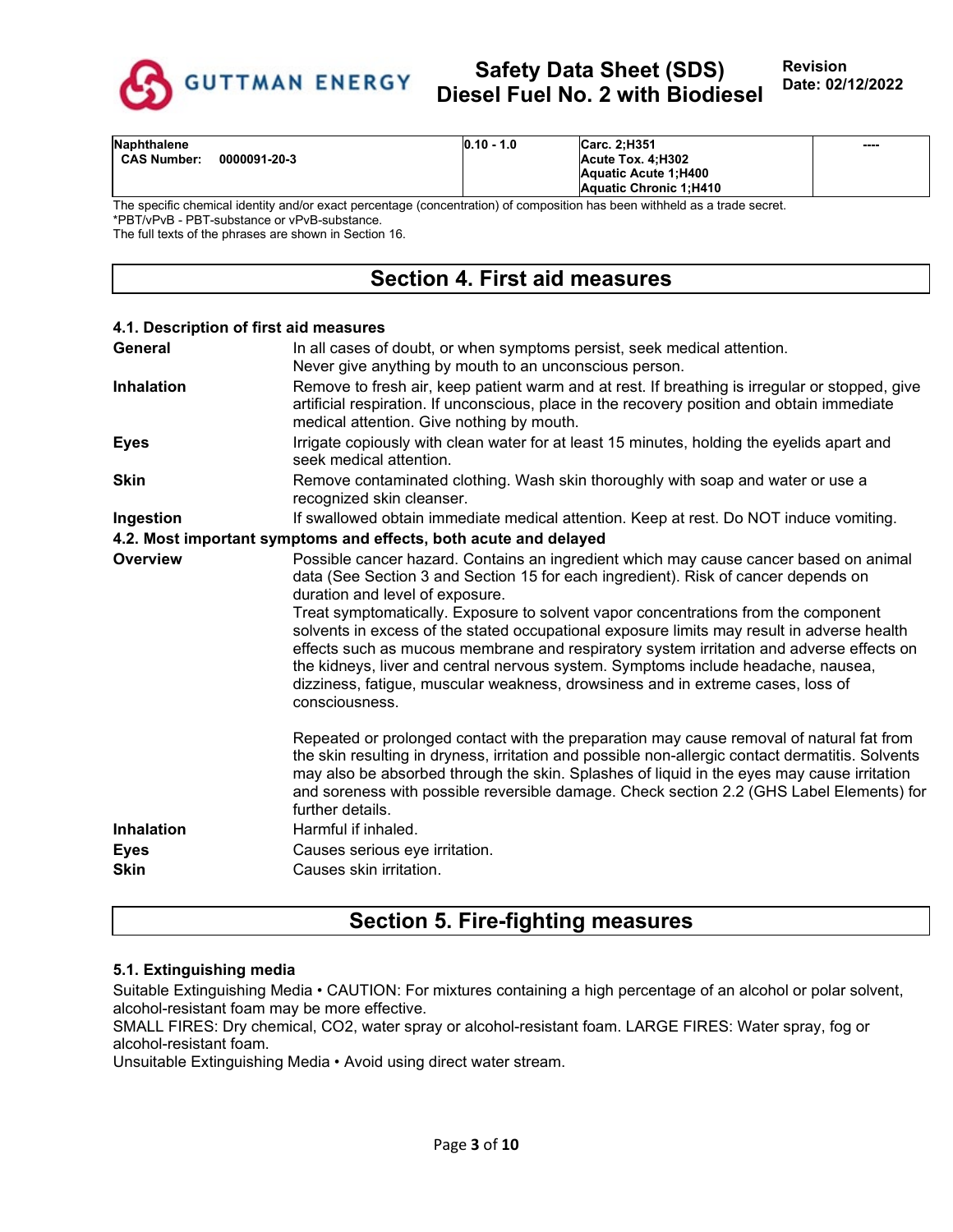

**Revision Date: 02/12/2022**

### **5.2. Special hazards arising from the substance or mixture**

Hazardous decomposition: High temperatures and fires may produce such toxic substances as carbon monoxide and carbon dioxide.

Keep away from heat, sparks, open flames, and other ignition sources - No smoking.

Keep cool.

Avoid breathing dust, fume, gas, mist, vapors, spray.

### **5.3. Advice for fire-fighters**

As with all fires, wear positive pressure, self-contained breathing apparatus, (SCBA) with a full face piece and protective clothing. Persons without respiratory protection should leave area. Wear SCBA during clean-up immediately after fire. No smoking.

HIGHLY FLAMMABLE: Will be easily ignited by heat, sparks or flames. Containers may explode when heated. Many liquids are lighter than water. Vapors may form explosive mixtures with air. Most vapors are heavier than air. They will spread along ground and collect in low or confined areas (sewers, basements, tanks). Vapors may travel to source of ignition and flash back. Vapor explosion hazard indoors, outdoors or in sewers. Runoff to sewer may create fire or explosion hazard.

Move containers from fire area if you can do it without risk. Wear positive pressure self-contained breathing apparatus (SCBA). Structural firefighters' protective clothing provides limited protection in fire situations ONLY; it is not effective in spill situations where direct contact with the substance is possible. Wear chemical protective clothing that is specifically recommended by the manufacturer. It may provide little or no thermal protection.

**ERG Guide No.** 128

# **Section 6. Accidental release measures**

### **6.1. Personal precautions, protective equipment and emergency procedures**

Put on appropriate personal protective equipment (see section 8).

#### **6.2. Environmental precautions**

Do not allow spills to enter drains or waterways.

Use good personal hygiene practices. Wash hands before eating, drinking, smoking or using toilet. Promptly remove soiled clothing and wash thoroughly before reuse.

#### **6.3. Methods and material for containment and cleaning up**

Stop leak if you can do it without risk. Absorb or cover with dry earth, sand or other non-combustible material and transfer to containers. Use clean non-sparking tools to collect absorbed material. A vapor suppressing foam may be used to reduce vapors. All equipment used when handling the product must be grounded.

LARGE SPILLS: Dike far ahead of spill for later disposal.

LARGE SPILLS: Water spray may reduce vapor; but may not prevent ignition in closed spaces.

### **Section 7. Handling and storage**

#### **7.1. Precautions for safe handling**

Keep away from heat, sparks, and flame. Do not use sparking tools. Take precautionary measures against static charges. All equipment used when handling the product must be grounded. Do not breathe mist, vapors and/or spray. Avoid contact with skin, eyes or clothing. Wear appropriate personal protective equipment, avoid direct contact. Wash thoroughly with soap and water after handling and before eating, drinking, or using tobacco.

Check section 2.2 (GHS Label Elements) for further details. - [Prevention]

### **7.2. Conditions for safe storage, including any incompatibilities**

Store in a tightly closed container. Store in a cool/low-temperature, well-ventilated place. Incompatible materials: Oxidizing Agents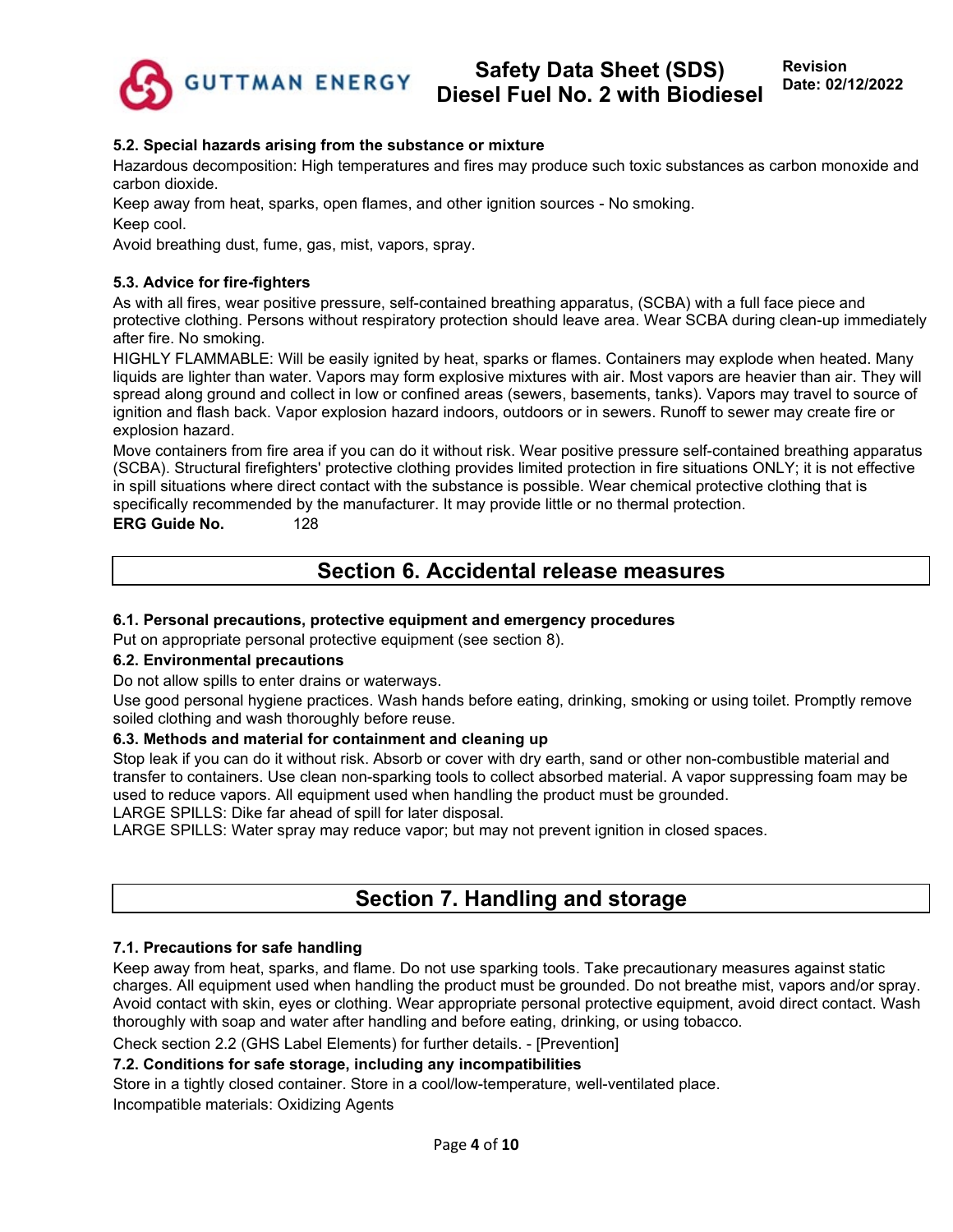

Check section 2.2 (GHS Label Elements) for further details. - [Storage] **7.3. Specific end use(s)** No data available.

# **Section 8. Exposure controls / personal protection**

#### **8.1. Control parameters**

| <b>Exposure</b> |                                         |               |                                                                                                  |  |
|-----------------|-----------------------------------------|---------------|--------------------------------------------------------------------------------------------------|--|
| CAS No.         | Ingredient                              | <b>Source</b> | Value                                                                                            |  |
| 0000091-20-3    | Naphthalene                             |               | TWA 10 ppm (50 mg/m3) STEL 15 ppm                                                                |  |
|                 |                                         | <b>ACGIH</b>  | TWA: 10 ppm STEL: 15 ppm                                                                         |  |
|                 |                                         | <b>NIOSH</b>  | TWA 10 ppm (50 mg/m3) STEL: 15 ppm (75 mg/m3)                                                    |  |
| 0008008-20-6    | Kerosene (petroleum)<br><b>OSHA</b>     |               | No Established Limit                                                                             |  |
|                 |                                         | <b>ACGIH</b>  | TWA: 200 mg/m3                                                                                   |  |
|                 |                                         | <b>NIOSH</b>  | TWA 100 mg/m3                                                                                    |  |
| 0067784-80-9    | Soybean oil, Me ester                   | <b>OSHA</b>   | <b>No Established Limit</b>                                                                      |  |
|                 |                                         | <b>ACGIH</b>  | <b>No Established Limit</b>                                                                      |  |
|                 |                                         | <b>NIOSH</b>  | <b>No Established Limit</b>                                                                      |  |
| 0068476-34-6    | Fuels, diesel, No 2; Gasoil-unspecified | <b>OSHA</b>   | <b>No Established Limit</b>                                                                      |  |
|                 |                                         | <b>ACGIH</b>  | 100 mg/m3 TWA (inhalable fraction and vapor, as total hydrocarbons,<br>listed under Diesel fuel) |  |
|                 |                                         | <b>NIOSH</b>  | No Established Limit                                                                             |  |

#### **8.2. Exposure controls**

| <b>Respiratory</b>          | If workers are exposed to concentrations above the exposure limit they must use the<br>appropriate, certified respirators.                                                                                                                                                                                                             |
|-----------------------------|----------------------------------------------------------------------------------------------------------------------------------------------------------------------------------------------------------------------------------------------------------------------------------------------------------------------------------------|
| <b>Eyes</b>                 | Wear safety glasses with side shields to protect the eyes. An eye wash station is suggested<br>as a good workplace practice.                                                                                                                                                                                                           |
| <b>Skin</b>                 | Wear PVC or rubber gloves to keep skin contact to a minimum. Refer to the manufacturer's<br>recommendations regarding the suitability of any gloves used.                                                                                                                                                                              |
| <b>Engineering Controls</b> | Provide adequate ventilation. Where reasonably practicable this should be achieved by the<br>use of local exhaust ventilation and good general extraction. If these are not sufficient to<br>maintain concentrations of particulates and any vapor below occupational exposure limits<br>suitable respiratory protection must be worn. |
| <b>Other Work Practices</b> | Use good personal hygiene practices. Wash hands before eating, drinking, smoking or<br>using toilet. Promptly remove soiled clothing and wash thoroughly before reuse.                                                                                                                                                                 |
|                             | Check section 2.2 (GHS Label Elements) for further details.                                                                                                                                                                                                                                                                            |

Check section 2.2 (GHS Label Elements) for further details.

# **Section 9. Physical and chemical properties**

### **9.1. Information on basic physical and chemical properties**

| Appearance                              | Color: Various colors, Note: red dye is added to non-<br>taxable fuel. Physical State: Liquid |  |  |
|-----------------------------------------|-----------------------------------------------------------------------------------------------|--|--|
| Odor                                    | Not Available                                                                                 |  |  |
| Odor threshold                          | Not determined                                                                                |  |  |
| рH                                      | Not Measured                                                                                  |  |  |
| Melting point / freezing point          | Not Measured                                                                                  |  |  |
| Initial boiling point and boiling range | 330 to 698 °F(165.5556 to 370 °C)                                                             |  |  |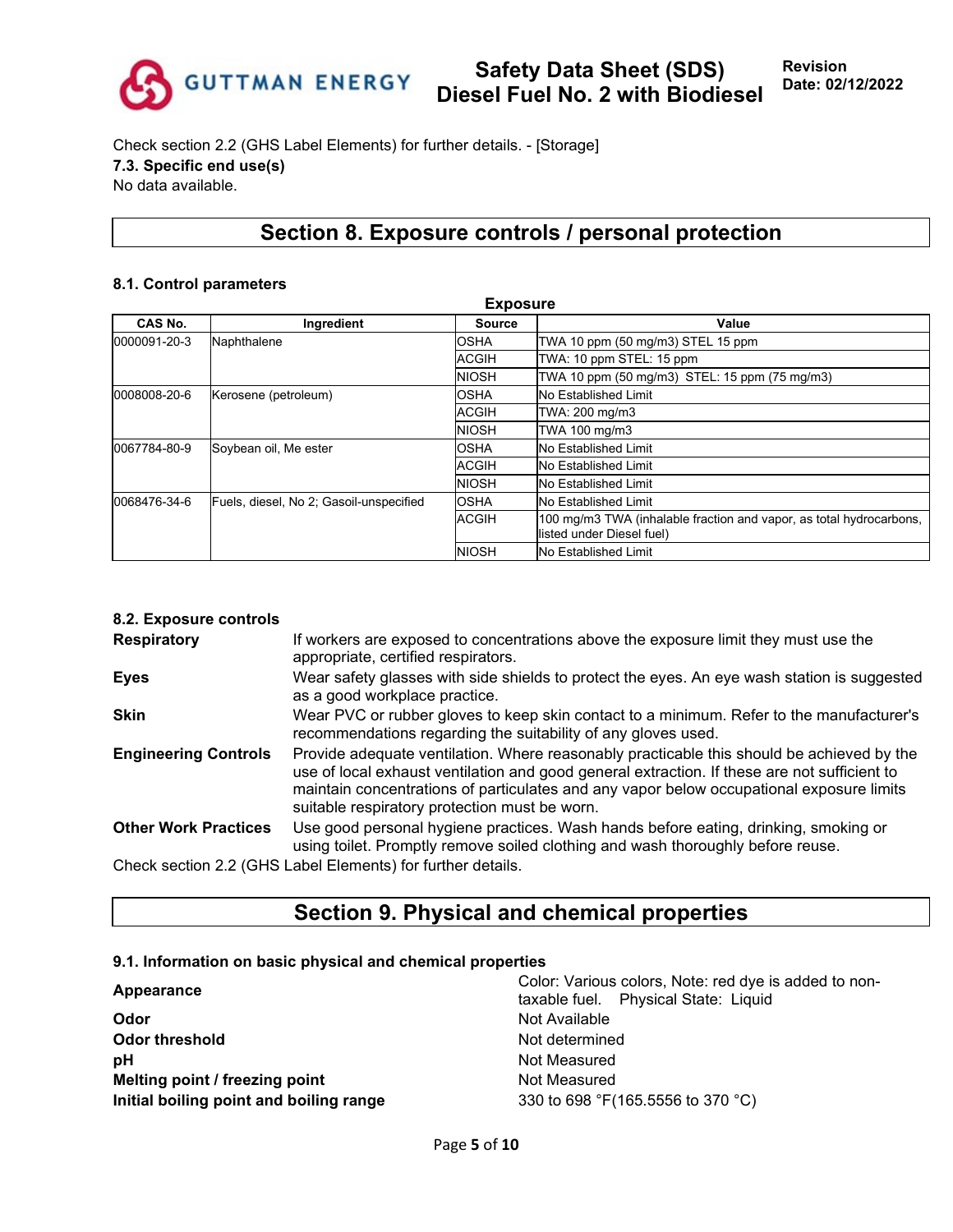

**Flash Point** 125 to 190 °F (51.6667 to 87.7778 °C) **Evaporation rate (Ether = 1)** Not Measured **Flammability (solid, gas)** Not Applicable **Upper/lower flammability or explosive limits Lower Explosive Limit:** 0.3 %

**Vapor pressure (Pa)** Not Measured **Vapor Density**  $> 1$  Air=1 **Relative Density CONSIDERED ASSESSED ASSESSED AT A RELATION OF A REPORT OF A RELATION OF A RELATION OF A RELATION Solubility in Water** Not Measured **Partition coefficient n-octanol/water (Log Kow)** Not Measured **Auto-ignition temperature** Not Measured **Decomposition temperature** Not Measured **Viscosity (cSt)** Not Measured **9.2. Other information** No other relevant information.

**Upper Explosive Limit:** 10 %

# **Section 10. Stability and reactivity**

### **10.1. Reactivity**

Hazardous Polymerization will not occur.

### **10.2. Chemical stability**

Stable under normal circumstances.

#### **10.3. Possibility of hazardous reactions**

No data available.

#### **10.4. Conditions to avoid**

Avoid all possible sources of ignition (spark or flame). Do not pressurize, cut, weld, braze, solder, drill, grind, or expose containers to any other sources of heat or ignition.

### **10.5. Incompatible materials**

Oxidizing Agents

#### **10.6. Hazardous decomposition products**

High temperatures and fires may produce such toxic substances as carbon monoxide and carbon dioxide.

### **Section 11. Toxicological information**

#### **Acute toxicity**

Exposure to solvent vapor concentrations from the component solvents in excess of the stated occupational exposure limits may result in adverse health effects such as mucous membrane and respiratory system irritation and adverse effects on the kidneys, liver and central nervous system. Symptoms include headache, nausea, dizziness, fatigue, muscular weakness, drowsiness and in extreme cases, loss of consciousness.

Repeated or prolonged contact with the preparation may cause removal of natural fat from the skin resulting in dryness, irritation and possible non-allergic contact dermatitis. Solvents may also be absorbed through the skin. Splashes of liquid in the eyes may cause irritation and soreness with possible reversible damage.

Note: When no route specific LD50 data is available for an acute toxin, the converted acute toxicity point estimate was used in the calculation of the product's ATE (Acute Toxicity Estimate).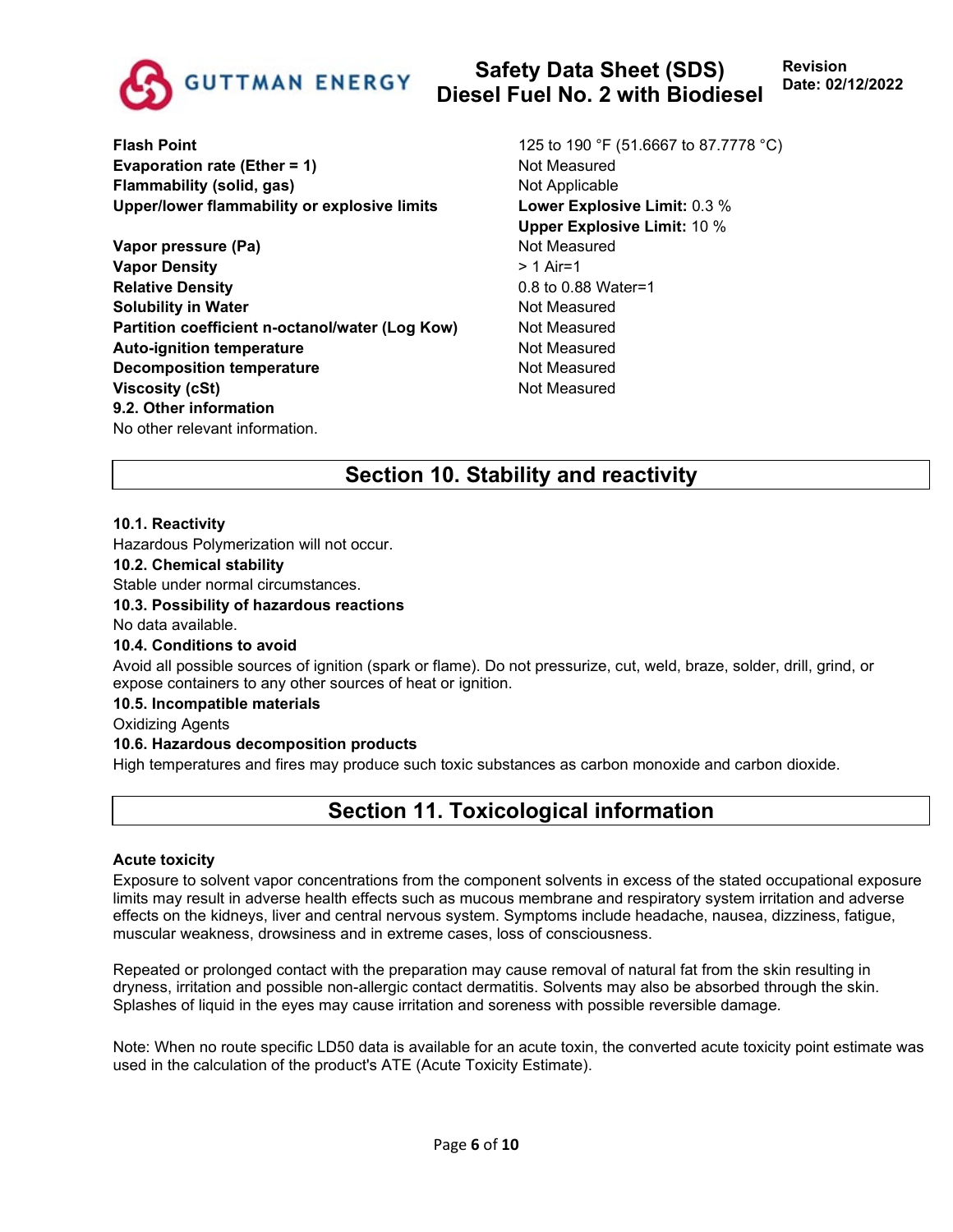

| Ingredient                                             | Oral LD50.<br>mg/kg                  | Skin LD50,<br>mg/kg                                 | <b>Inhalation</b><br>Vapor LC50,<br>mg/L/4hr | Inhalation<br>Dust/Mist LC50.<br>mg/L/4hr | Inhalation<br>Gas LC50.<br>ppm |
|--------------------------------------------------------|--------------------------------------|-----------------------------------------------------|----------------------------------------------|-------------------------------------------|--------------------------------|
| Fuels, diesel, No 2; Gasoil-unspecified - (68476-34-6) | Category: NA                         | > 5.000.00, Rat - 4.300.00, Rabbit<br>- Category: 5 | No data<br>available                         | 4.60, Rat -<br>Category: 4                | No data<br>available           |
| Kerosene (petroleum) - (8008-20-6)                     | $> 5.000.00$ . Rat -<br>Category: NA | $>2.000.00$ .<br>Rabbit -<br>Category: 5            | No data<br>available                         | No data<br>available                      | No data<br>available           |
| Soybean oil, Me ester - (67784-80-9)                   | > 5.000.00. Rat -<br>Category: NA    | $>2.000.00$ .<br>Rabbit -<br>Category: 5            | No data<br>available                         | No data<br>available                      | No data<br>available           |
| Naphthalene - (91-20-3)                                | 490.00. Rat -<br>Category: 4         | 20,000.00,<br>Rabbit -<br>Category: NA              | No data<br>available                         | No data<br>available                      | No data<br>available           |

#### **Carcinogen Data**

| —<br>CAS No.                | Ingredient                    | Source                    |                                                                    | Value                                                               |  |  |
|-----------------------------|-------------------------------|---------------------------|--------------------------------------------------------------------|---------------------------------------------------------------------|--|--|
| 0000091-20-3                | Naphthalene                   | <b>OSHA</b>               | Regulated Carcinogen: No;                                          |                                                                     |  |  |
|                             |                               |                           |                                                                    | Known: No; Suspected: Yes;                                          |  |  |
|                             |                               | <b>NTP</b><br><b>IARC</b> |                                                                    | Group 1: No; Group 2a: No; Group 2b: Yes; Group 3: No; Group 4: No; |  |  |
|                             |                               | <b>ACGIH</b>              | A3                                                                 |                                                                     |  |  |
| 0008008-20-6                | Kerosene (petroleum)          | <b>OSHA</b>               | Regulated Carcinogen: No;                                          |                                                                     |  |  |
|                             |                               | <b>NTP</b>                |                                                                    | Known: No; Suspected: No;                                           |  |  |
|                             |                               | <b>IARC</b>               |                                                                    | Group 1: No; Group 2a: No; Group 2b: No; Group 3: No; Group 4: No;  |  |  |
|                             |                               | ACGIH                     | A <sub>3</sub>                                                     |                                                                     |  |  |
| 0067784-80-9                | Soybean oil, Me ester         | <b>OSHA</b>               | Regulated Carcinogen: No;                                          |                                                                     |  |  |
|                             |                               | <b>NTP</b>                |                                                                    | Known: No; Suspected: No;                                           |  |  |
|                             |                               | <b>IARC</b>               |                                                                    | Group 1: No; Group 2a: No; Group 2b: No; Group 3: No; Group 4: No;  |  |  |
|                             |                               | <b>ACGIH</b>              | No Established Limit                                               |                                                                     |  |  |
| 0068476-34-6                | Fuels, diesel, No 2; Gasoil-  | <b>OSHA</b>               | Regulated Carcinogen: No;                                          |                                                                     |  |  |
|                             | unspecified                   | <b>NTP</b>                |                                                                    | Known: No: Suspected: No:                                           |  |  |
|                             |                               | <b>IARC</b>               | Group 1: No; Group 2a: No; Group 2b: No; Group 3: No; Group 4: No; |                                                                     |  |  |
|                             |                               | <b>ACGIH</b>              | A <sub>3</sub>                                                     |                                                                     |  |  |
| <b>Classification</b>       |                               |                           | Category                                                           | <b>Hazard Description</b>                                           |  |  |
| Acute toxicity (oral)       |                               |                           |                                                                    | Not Applicable                                                      |  |  |
| Acute toxicity (dermal)     |                               |                           |                                                                    | <b>Not Applicable</b>                                               |  |  |
| Acute toxicity (inhalation) |                               |                           | 4                                                                  | Harmful if inhaled.                                                 |  |  |
| Skin corrosion/irritation   |                               |                           | $\overline{2}$                                                     | Causes skin irritation.                                             |  |  |
|                             | Serious eye damage/irritation |                           | 2A                                                                 | Causes serious eye irritation.                                      |  |  |
| Respiratory sensitization   |                               |                           | ---                                                                | Not Applicable                                                      |  |  |
| <b>Skin sensitization</b>   |                               |                           | ---                                                                | <b>Not Applicable</b>                                               |  |  |
| Germ cell mutagenicity      |                               |                           | ---                                                                | Not Applicable                                                      |  |  |
| Carcinogenicity             |                               |                           | 2                                                                  | Suspected of causing cancer.                                        |  |  |
| Reproductive toxicity       |                               |                           | ---                                                                | Not Applicable                                                      |  |  |
| STOT-single exposure        |                               |                           | ---                                                                | Not Applicable                                                      |  |  |
|                             | STOT-repeated exposure        |                           |                                                                    | Not Applicable                                                      |  |  |
| Aspiration hazard           |                               |                           | ---                                                                | <b>Not Applicable</b>                                               |  |  |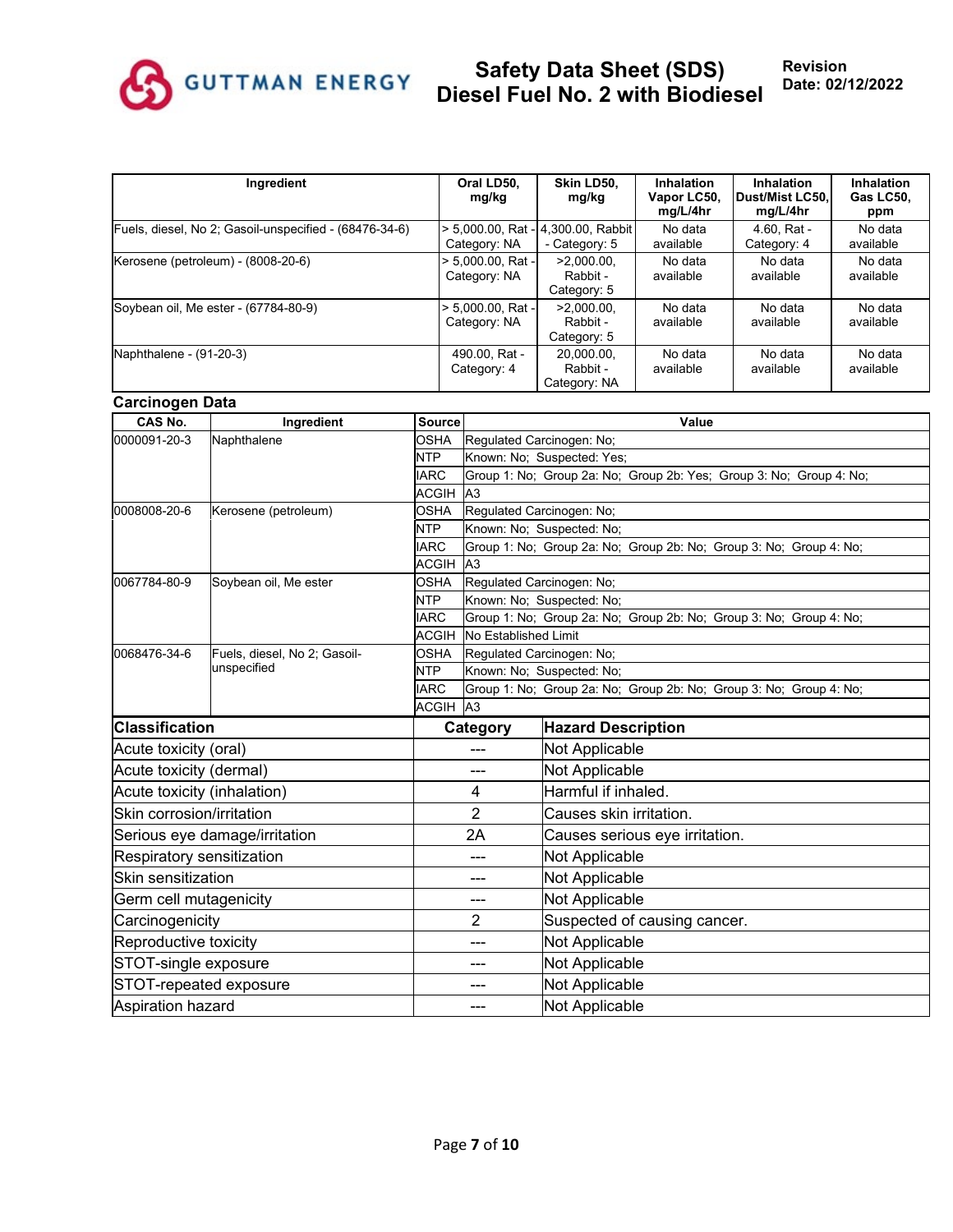

# **Section 12. Ecological information**

#### **12.1. Toxicity**

Toxic to aquatic life with long lasting effects. Harmful to aquatic life.

### **Aquatic Ecotoxicity**

| Ingredient                                             | 96 hr LC50 fish,<br>mq/l        | 48 hr EC50 crustacea,<br>mg/l | ErC50 algae,<br>mg/l                              |
|--------------------------------------------------------|---------------------------------|-------------------------------|---------------------------------------------------|
| Fuels, diesel, No 2; Gasoil-unspecified - (68476-34-6) | 21.00, Oncorhynchus<br>mvkiss   | 1,000.00, Daphnia<br>magna    | 10.00 (72 hr), Pseudokirchneriella<br>subcapitata |
| Kerosene (petroleum) - (8008-20-6)                     | 5.00, Oncorhynchus<br>mvkiss    | 1.40, Daphnia magna           | 3.00 (72 hr), Pseudokirchneriella<br>subcapitata  |
| Soybean oil, Me ester - (67784-80-9)                   | > 1,000, Fish (Piscis)          | 800.00, Daphnia magna         | Not Available                                     |
| Naphthalene - (91-20-3)                                | 0.99, Oncorhynchus<br>gorbuscha | 1.60, Daphnia magna           | 68.21 (96 hr), Scenedesmus<br>subspicatus         |

#### **12.2. Persistence and degradability**

There is no data available on the preparation itself.

#### **12.3. Bioaccumulative potential**

Not Measured

**12.4. Mobility in soil**

No data available.

**12.5. Results of PBT and vPvB assessment**

This product contains no PBT/vPvB chemicals.

**12.6. Other adverse effects**

No data available.

# **Section 13. Disposal considerations**

### **13.1. Waste treatment methods**

Observe all federal, state and local regulations when disposing of this substance.

# **Section 14. Transport information**

|                                    | <b>DOT (Domestic Surface)</b><br>Transportation)                 | <b>IMO / IMDG (Ocean</b><br>Transportation)                | <b>ICAO/IATA</b>                 |
|------------------------------------|------------------------------------------------------------------|------------------------------------------------------------|----------------------------------|
| 14.1. UN number                    | UN1993                                                           | <b>UN1993</b>                                              | <b>UN1993</b>                    |
| 14.2. UN proper                    | UN1993, Flammable liquids, n.o.s.,                               | Flammable liquids, n.o.s.,                                 | Flammable liquids, n.o.s.,       |
| shipping name                      | (Diesel Fuel, Combustible liquid), 3,<br>Ш                       | (Diesel Fuel, Combustible liquid (Diesel Fuel, Combustible | liquid)                          |
| 14.3. Transport                    | <b>DOT Hazard Class: 3</b>                                       | IMDG: 3                                                    | Air Class: 3                     |
| hazard class(es)                   | <b>Sub Class: Not Applicable</b>                                 | <b>Sub Class: Not Applicable</b>                           | <b>Sub Class: Not Applicable</b> |
| 14.4. Packing<br>group             | Ш                                                                | Ш                                                          | Ш                                |
| 14.5. Environmental hazards        |                                                                  |                                                            |                                  |
| <b>IMDG</b>                        | Marine Pollutant: Yes; (Fuels, diesel, No 2; Gasoil-unspecified) |                                                            |                                  |
| 14.6. Special precautions for user |                                                                  |                                                            |                                  |
|                                    | Not Applicable                                                   |                                                            |                                  |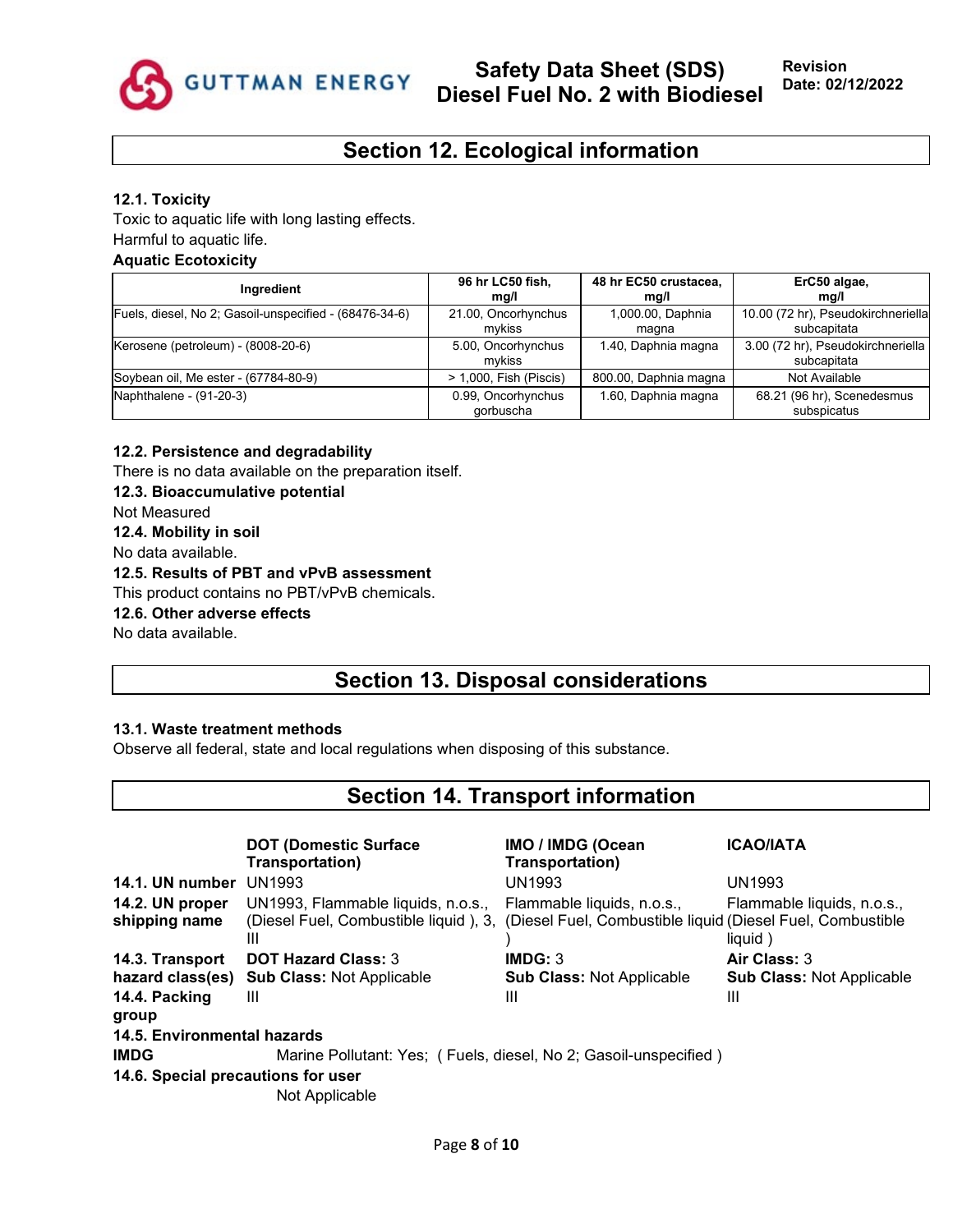

## **Section 15. Regulatory information**

**Regulatory Overview** The regulatory data in Section 15 is not intended to be all-inclusive, only selected regulations are represented.

**Toxic Substance Control Act ( TSCA)** All components of this material are either listed or exempt from listing on the TSCA Inventory.

### **EPCRA 302 Extremely Hazardous:**

To the best of our knowledge, there are no chemicals at levels which require reporting under this statute.

#### **EPCRA 313 Toxic Chemicals:**

**Ethylbenzene** 

Naphthalene

### **Proposition 65 - Carcinogens (>0.0%):**

Cumene Ethylbenzene **Naphthalene** 

### **Proposition 65 - Developmental Toxins (>0.0%):**

**Toluene** 

**Proposition 65 - Female Repro Toxins (>0.0%):**

**Toluene** 

### **Proposition 65 - Male Repro Toxins (>0.0%):**

To the best of our knowledge, there are no chemicals at levels which require reporting under this statute.

#### **Proposition 65 Label Warning:**



WARNING: This product can expose you to chemicals including [Cumene, Ethylbenzene , Naphthalene], which are known to the State of California to cause cancer, and [Toluene ], which is known to the State of California to cause birth defects or other reproductive harm. For more information go to www.P65Warnings.ca.gov.

# **Section 16. Other information**

#### **Revision Date** 02/12/2022

The information and recommendations contained herein are based upon data believed to be correct. However, no guarantee or warranty of any kind, expressed or implied, is made with respect to the information contained herein. We accept no responsibility and disclaim all liability for any harmful effects which may be caused by exposure to our products. Customers/users of this product must comply with all applicable health and safety laws, regulations, and orders.

The full text of the phrases appearing in section 3 is:

H226 Flammable liquid and vapor.

H302 Harmful if swallowed.

H304 May be fatal if swallowed and enters airways.

H315 Causes skin irritation.

H319 Causes serious eye irritation.

H332 Harmful if inhaled.

H351 Suspected of causing cancer.

H400 Very toxic to aquatic life.

H410 Very toxic to aquatic life with long lasting effects.

H411 Toxic to aquatic life with long lasting effects.